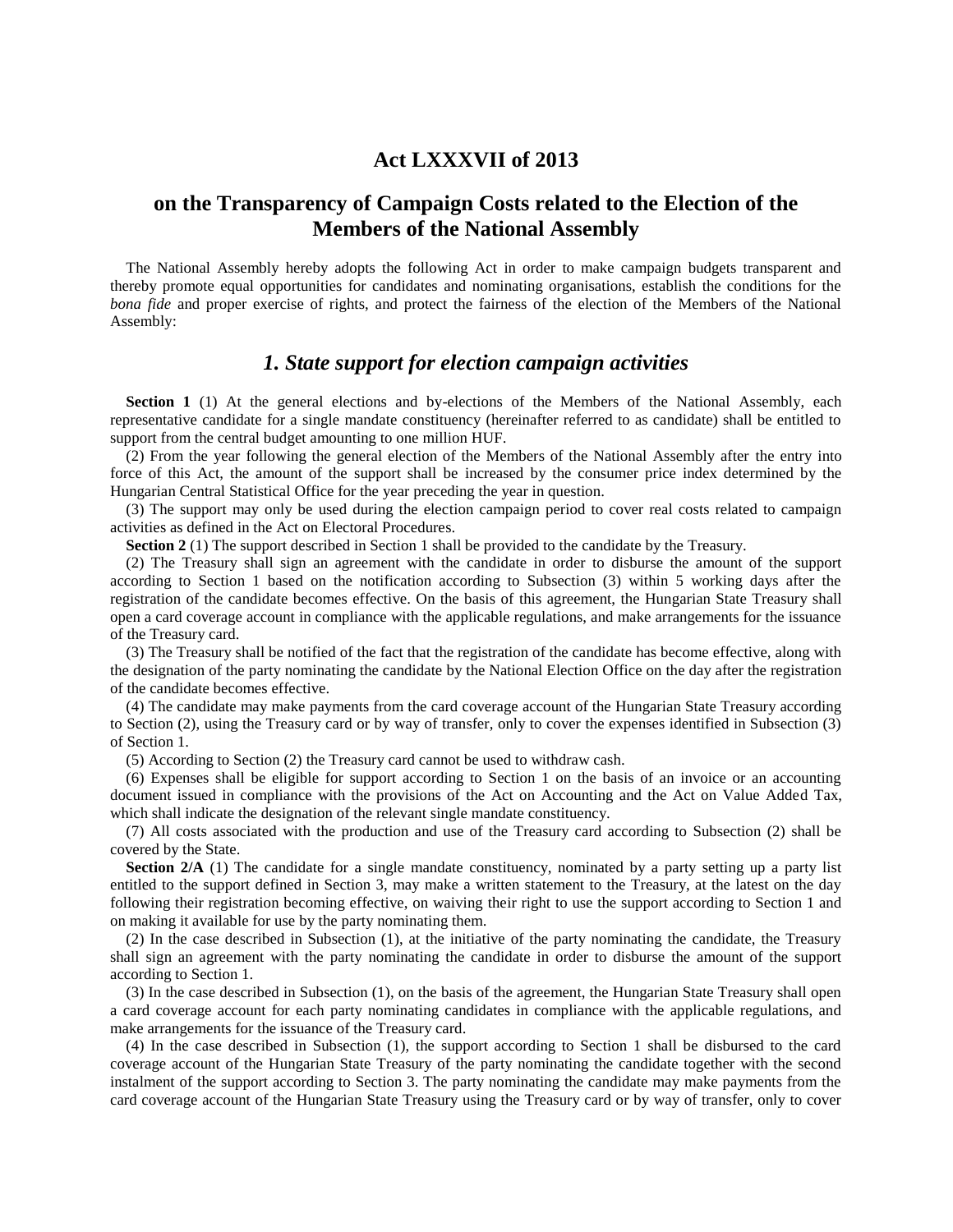the expenses identified in Subsection (3) of Section 1. The Treasury card cannot be used to withdraw cash. All costs associated with the production and use of the Treasury card shall be covered by the State.

(5) In the case described in Subsection (1), expenses shall be eligible for support according to Section 1 on the basis of an invoice or an accounting document issued in compliance with the provisions of the Act on Accounting and the Act on Value Added Tax.

**Section 3** (1) At the general election of the Members of the National Assembly, the parties setting up a party list shall be entitled to the following amounts from the central budget specified in Section 5:

*a)* 15% of the amount specified in Section 5 if they nominate a candidate in at least twenty-seven,

*b)* 30% of the amount specified in Section 5 if they nominate a candidate in at least fifty-four,

*c)* 45% of the amount specified in Section 5 if they nominate a candidate in at least eighty,

*d)* 60% of the amount specified in Section 5 if they nominate a candidate in all

single mandate constituencies.

(2) For the purposes of Subsection (1), parties setting up a joint party list shall be considered as a single party.

**Section 4** (1) The national minority self-governments setting up a nationality list at the general election of the Members of the National Assembly shall be jointly entitled to support from the central budget amounting to 30% of the amount specified in Section 5.

(2) From the support according to Subsection (1), the National Election Committee shall determine the exact amount due to each national minority self-government setting up a nationality list at the general election of the Members of the National Assembly after the deadline set forth in the Act on Electoral Procedures for the announcement of national lists has expired, promptly after all resolutions on the registration of announced nationality lists have become effective, according to the procedure described Annex 1, and notify the Treasury of this decision via the National Election Office.

(3) The total number of minority voters, as recorded in the central register of voters, shall be determined by the National Election Committee on the day following the expiry of the deadline specified in the Act on Electoral Procedures for the announcement of the national list.

**Section 5** (1) The support according to Section 3 and Section 4 shall be based on the product of the total number of mandates that can be acquired at the general election of the Members of the National Assembly multiplied by five million HUF.

(2) From the year following the general election of the Members of the National Assembly after the entry into force of this Act, the amount according to Subsection (1) shall be increased by the consumer price index determined by the Hungarian Central Statistical Office for the year preceding the year in question.

**Section 6** (1) The support according to Section 3 and Section 4 may only be used during the election campaign period to cover real costs related to election campaign activities.

(2) In its resolution on the registration of the party list, the National Election Committee shall determine entitlement to support according to Section 3.

(3) The Treasury shall disburse to the parties

*a)* the first instalment of the support according to Section 3 based on the notification according to Subsection (5), within 3 working days after the registration of the party list becomes effective,

*b*) the second instalment of the support according to Section 3 based on the notification according to Subsection (5), within 5 working days after the procedure for the registration of all candidates of the party for single mandate constituencies becomes effective.

(4) The amount according to Item *a)* of Subsection (3) shall be determined based on the number of the party's candidates for single mandate constituencies finally registered on the day when the registration of the party list becomes effective, according to Subsection (1) of Section 3. The amount according to Item *b)* of Subsection (3) equals to the difference between the support provided to the party according to Section 3 and the amount according to Item *a)* of Subsection (3).

(5) The National Election Office shall notify the Treasury of the required number of candidates of parties setting up a party list necessary for disbursing the support according to Section 3

*a)* on the day after the registration of the party list becomes effective,

*b)* on the day after the procedure for the registration of all candidates of the party for single mandate constituencies becomes effective.

The National Election Office shall send the agreement according to Subsection (7) to the Treasury on the day after the registration of the joint party list becomes effective.

(6) The support according to Section 4 shall be disbursed to the national minority self-government by the Treasury after the deadline set forth in the Act on Electoral Procedure for the announcement of national lists has expired, within 5 working days after all resolutions on the registration of announced nationality lists have become effective.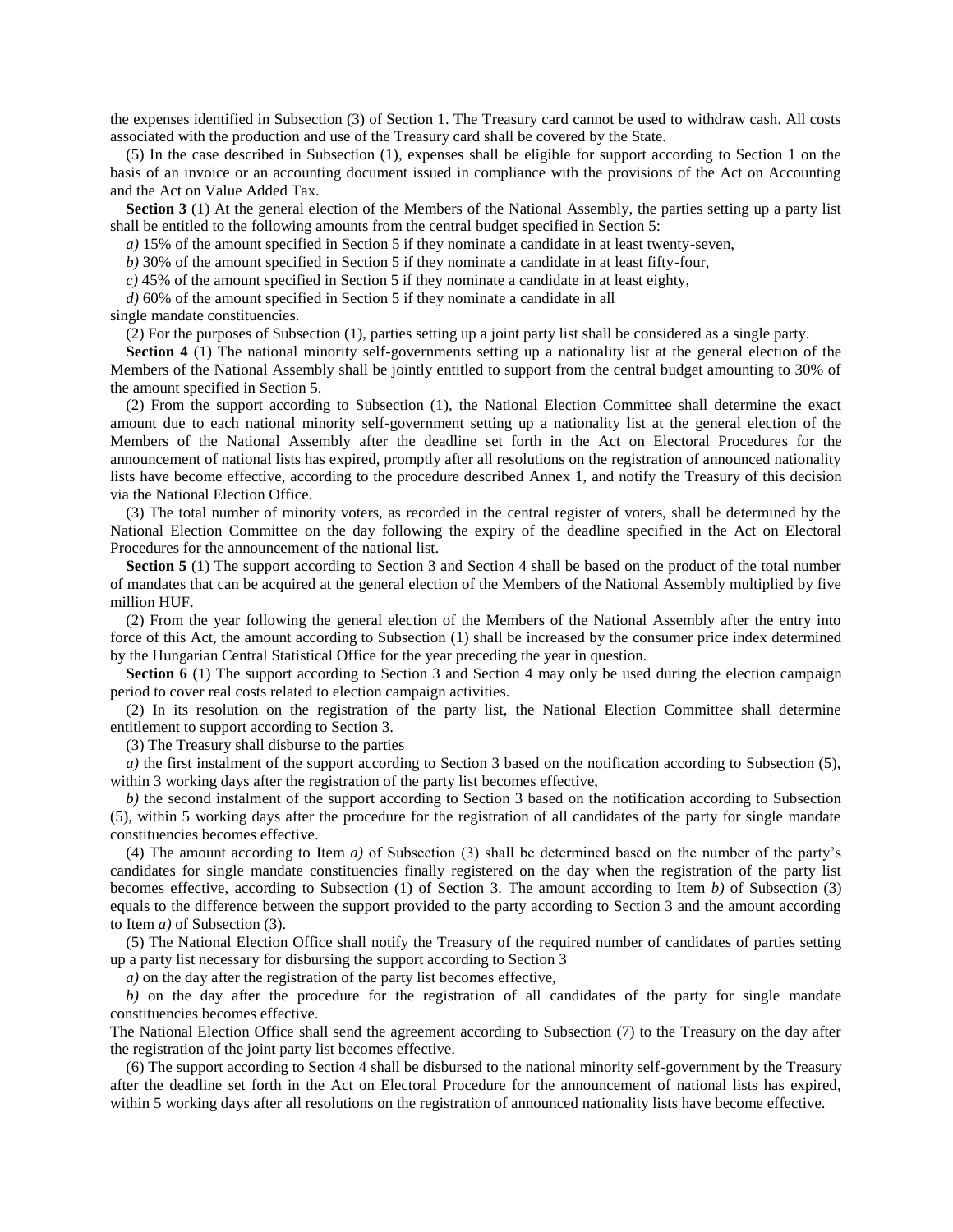(7) The support of parties setting up a joint party list according to Section 3 shall be provided to the parties on the basis of an agreement between the parties setting up a joint party list. The agreement on the distribution of the support according to Section 3 shall be submitted to the National Election Committee simultaneously with the announcement of the joint party list.

(8) The Treasury shall not adopt a resolution on the disbursement of the support according to Section 3 and Section 4.

# *2. Limitation of the costs of election campaigns*

**Section 7** (1) To cover their costs related to election campaign activities during the election campaign period, *a)* the independent candidate,

*b*) the party nominating a candidate or setting up a party list and the candidate thereof together, for each candidate,

*c)* the national minority self-government setting up a nationality list at the general election of the Members of the National Assembly, for each candidate

may use a maximum of five million HUF.

(2) From the year following the general election of the Members of the National Assembly after the entry into force of this Act, the amount according to Subsection (1) shall be increased by the consumer price index determined by the Hungarian Central Statistical Office for the year preceding the year in question.

(3) The use of the support according to Sections 1, 3 and 4 shall be counted towards the total amount spent on the election campaign activities.

(4) When determining the total amount that may be used by a party to finance election campaign activities,

*a)* the number of candidates for single mandate constituencies and

*b*) the number of candidates on the national list, but not more that the number of mandates that can be obtained from the national list,

shall be taken into account.

(5) When determining the total amount that may be used by a party to finance election campaign activities, persons nominated in both a single mandate constituency and in the national list shall be taken into account according to the number of nominations. For the purposes of this Section, parties nominating joint candidates or setting up a joint party list shall be considered as a single party.

(6) When determining the total amount that may be used by a national minority self-government setting up a nationality list at the general election of the Members of the National Assembly to finance election campaign activities, the number of candidates on the national list, but not more than the number of mandates that can be obtained from the national list, shall be taken into account.

(7) If the amount that may be used by a party nominating a candidate or setting up a party list or by a national minority self-government setting up a nationality list at the general election of the Members of the National Assembly to finance election campaign activities according to Subsection (1) is less than the support according to Section 3 or Section 4, then the total amount that may be spent on election campaign activities according to Subsection (1) shall be equal to the amount of support according to Section 3 or Section 4.

# *3. Reporting and monitoring of the costs of election campaigns*

**Section 8** (1) If a candidate signs an agreement with the Treasury according to Section 2, they shall submit a financial statement to the Treasury within 15 days after the individual results of the election of the Members of the National Assembly in the relevant single mandate constituency have become effective, and attach to the statement the copies of all accounting documents concerning the use of the amount of support according to Section 1.

(2) The review of the statement by the Treasury shall focus on verifying compliance with the provisions of Section 1 and Section 2, and, in particular, whether

*a*) the expenses can be considered as real costs according to the regulations on public finances,

*b)* the documentation of the expenses complies with the provisions of the Act on Accounting and the Act on Value Added Tax,

*c)* the expenses were paid during the campaign period using the Treasury card or by way of transfer.

(3) A candidate who

*a)* fails to submit a statement within the deadline specified in Subsection (1) shall pay double the amount of support according to Section 1, or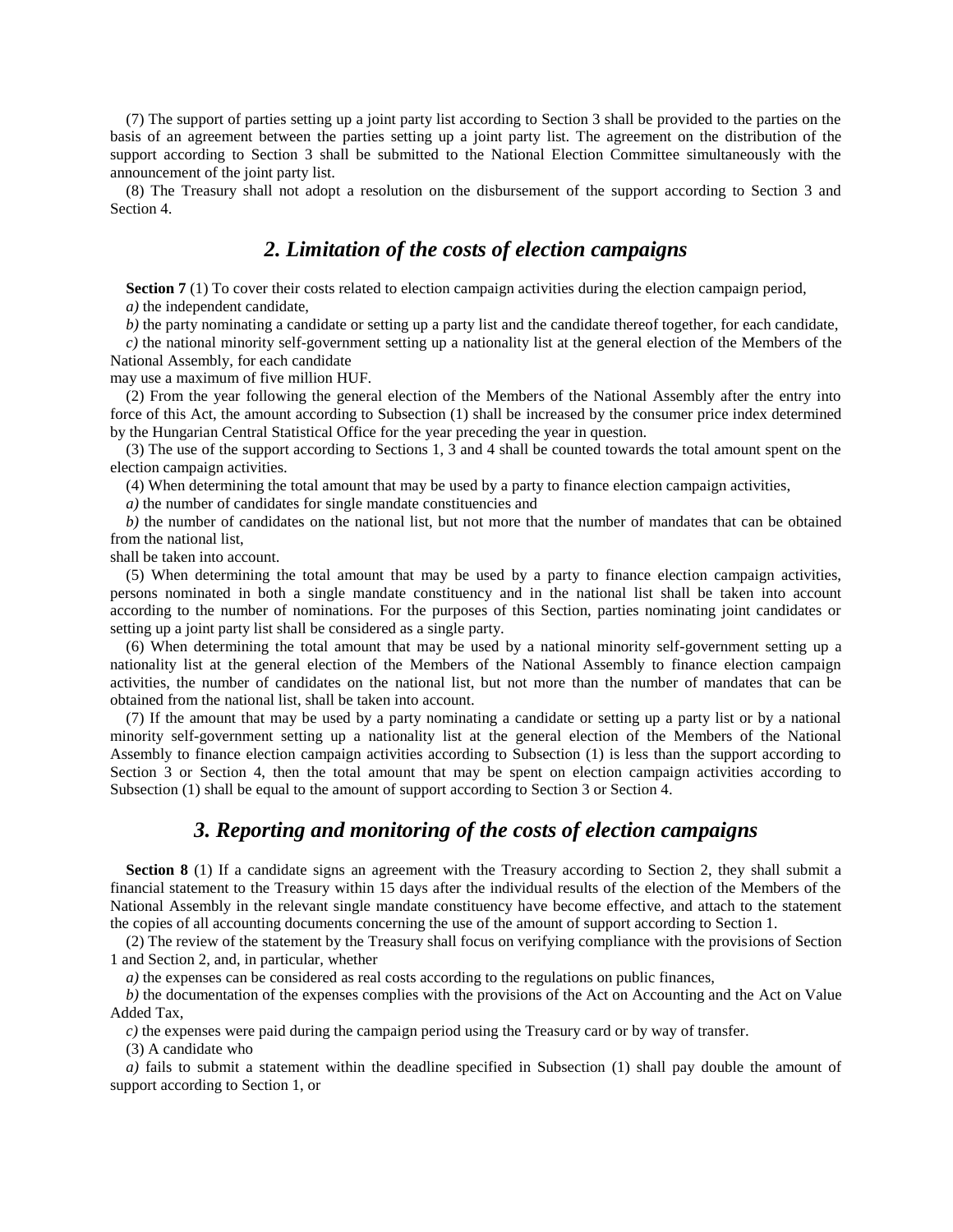*b)* submits a statement, but the statement is, in whole or in part, not approved by the Treasury, shall pay double the amount of support according to Section 1 that has not been properly reported

to an account of the Hungarian State Treasury defined by the Treasury.

(4) If a candidate

*a)* fails to obtain at least 2% of the valid votes cast in the single mandate constituency,

*b)* drops out based on the Act on Electoral Procedures, except if they die prior to the election,

shall pay back the amount of support according to Section 1 to the Treasury.

(5) The National Election Office shall notify the Treasury of the information specified in Subsection (4) on the day after the results of the election in the relevant single mandate constituency have become effective.

(6) The Treasury shall adopt a resolution on the payment obligation described in Subsection (3) and Subsection (4), against which no appeal shall lie. The payment shall be due on the fifteenth day after the court has approved the resolution adopted by the Treasury or after the deadline for launching the procedure has expired without a procedure being launched.

(7) If a candidate fails to meet their payment obligation within the deadline specified in Subsection (6), the Treasury shall propose the collection of the debt by the National Tax and Customs Administration of Hungary as a tax. Upon the proposal of the Treasury, the National Tax and Customs Administration of Hungary shall arrange for the collection of the debt as a tax.

**Section 8/A** (1) A party setting up a party list shall submit an aggregated financial statement to the Treasury on all support according to Section 1 to be used by it and disbursed to it according to Section 2/A within 15 days after the list results of the election of the Members of the National Assembly in the relevant single mandate constituency have become effective, and attach to the statement the copies of all associated accounting documents.

(2) The review of the aggregated statement by the Treasury shall focus on verifying compliance with the provisions of Section 1 and Section 2/A, and, in particular, whether

*a*) the expenses can be considered as real costs according to the regulations on public finances,

*b)* the documentation of the expenses complies with the provisions of the Act on Accounting and the Act on Value Added Tax,

*c)* the expenses were paid during the campaign period using the Treasury card or by way of transfer.

(3) A party setting up a party list that

*a)* fails to submit a statement within the deadline specified in Subsection (2) shall pay double the amount of support according to Section 1, disbursed according to Section 2/A, or

*b)* submits a statement, but the statement is, in whole or in part, not approved by the Treasury, shall pay double the amount of support according to Section 1, disbursed according to Section 2/A, that has not been properly reported to an account of the Hungarian State Treasury defined by the Treasury.

(4) If a candidate making a statement according to Subsection (1) of Section 2/A

*a)* fails to obtain at least 2% of the valid votes cast in the single mandate constituency,

*b)* drops out based on the Act on Electoral Procedure, except if they die prior to the election,

the party nominating them shall pay back the support according to Section 1, disbursed according to Section 2/A, to the Treasury in an amount increased by double the base rate of the central bank valid at the time of disbursement.

(5) The National Election Office shall notify the Treasury of the information specified in Subsection (4) on the day after the results of the election in the relevant single mandate constituency have become effective.

(6) The Treasury shall adopt a resolution on the payment obligation described in Subsection (3) and Subsection (4), against which no appeal shall lie. The payment shall be due on the fifteenth day after the court has approved the resolution adopted by the Treasury or after the deadline for launching the procedure has expired without a procedure being launched.

(7) If a party setting up a party list fails to meet its payment obligation within the deadline specified in Subsection (6), the Treasury shall propose the collection of the debt by the National Tax and Customs Administration of Hungary as a tax. Upon the proposal of the Treasury, the National Tax and Customs Administration of Hungary shall arrange for the collection of the debt as a tax.

**Section 8/B** (1) Within one year from the election, the State Audit Office of Hungary shall, ex officio, perform a compulsory audit at the Treasury or, if necessary, at the candidate or, in the case according to Section 2/A, at the party nominating the candidate, concerning the use of the support according to Section 1 with respect to the candidates who have obtained a mandate in the National Assembly. The State Audit Office of Hungary shall communicate its audit findings to the Treasury. If the State Audit Office of Hungary reveals methods of use that do not comply with the provisions of Sections 1, 2 or 2/A, then the candidate or, in the case according to Section 2/A, the party nominating the candidate shall pay to the Treasury an amount determined by the Treasury, which must be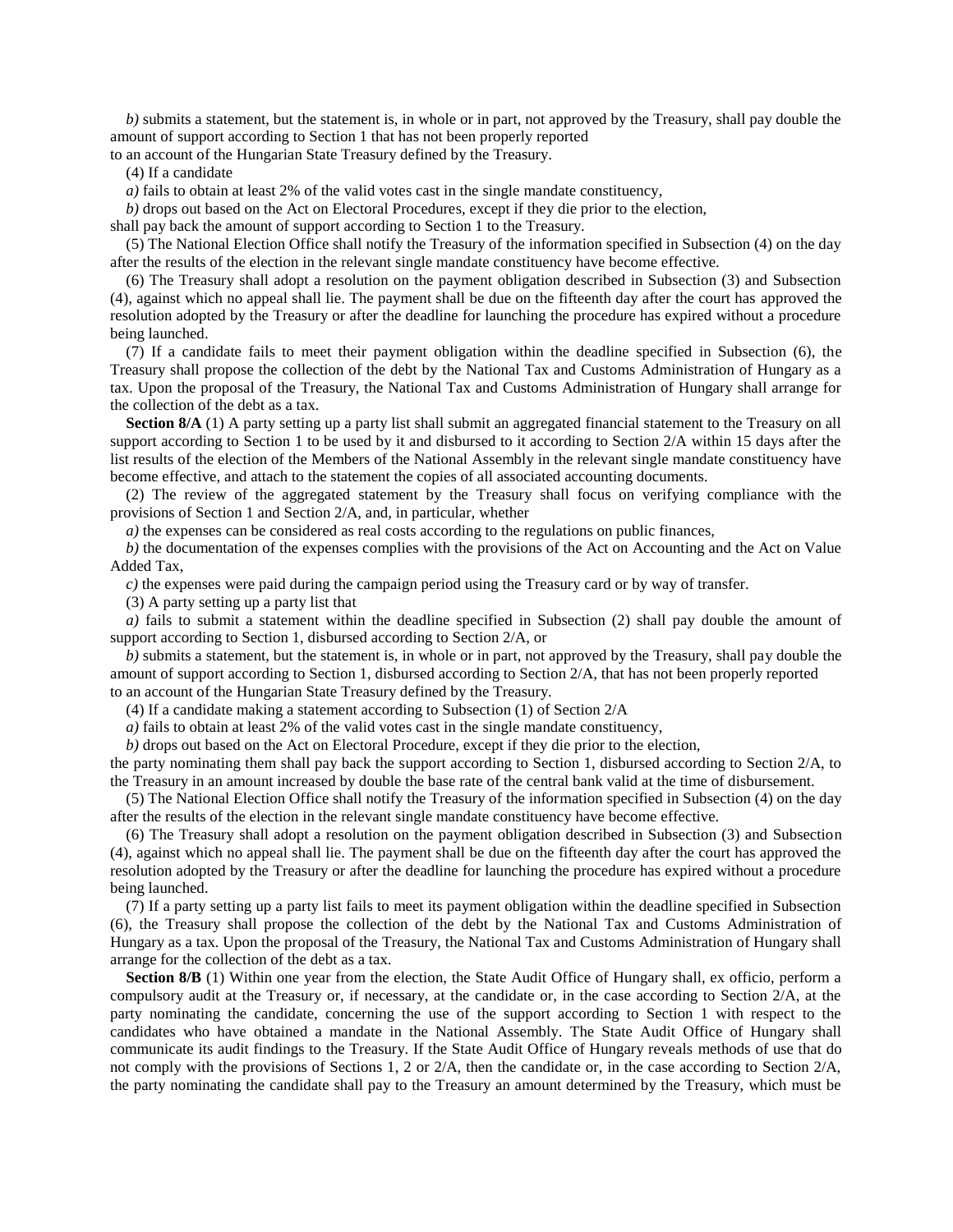commensurate with the infringements related to non-compliance with any of the criteria for support according to Section 1, but not more than double the amount of support according to Section 1.

(2) The Treasury shall adopt a resolution on the payment obligation described in Subsection (1), against which no appeal shall lie. The payment shall be due on the fifteenth day after the court has approved the resolution adopted by the Treasury or after the deadline for launching the procedure has expired without a procedure being launched.

(3) If a candidate or, in the case according to Section 2/A, the party nominating the candidate fails to meet their obligation described in Subsection (1) within the deadline specified in Subsection (2), the Treasury shall propose the collection of the debt by the National Tax and Customs Administration of Hungary as a tax. Upon the proposal of the Treasury, the National Tax and Customs Administration of Hungary shall arrange for the collection of the debt as a tax.

**Section 8/C** (1) The party setting up a party list shall pay back to the Treasury the part of the support according to Section 3 that has been used for a candidate who dropped out of the general election of the Members of the National Assembly based on the Act on Electoral Procedures, except if they die prior to the election.

(2) The party setting up a party list shall pay back to the Treasury the support according to Section 3 if the party list drops out of the general election of the Members of the National Assembly based on the Act on Electoral Procedures.

(3) The Treasury shall determine the payment obligation according to Subsection (1) by appropriately applying the provisions of Section 3, based on the number of candidates who have not dropped out of the general election of the Members of the National Assembly based on the Act on Electoral Procedures.

(4) The party setting up a party list shall pay back to the Treasury the support to be refunded according to Subsections (1) and (2) in an amount increased by double the base rate of the central bank valid at the time of disbursement.

(5) The National Election Office shall notify the Treasury of the information specified in Subsections (1) and (2) on the day after the final results of the election have become effective.

(6) The Treasury shall adopt a resolution on the payment obligation described in Subsections (1) and (2), against which no appeal shall lie. The payment shall be due on the fifteenth day after the court has approved the resolution adopted by the Treasury or after the deadline for launching the procedure has expired without a procedure being launched.

(7) If a party setting up a party list fails to meet its payment obligation within the deadline specified in Subsection (6), the Treasury shall propose the collection of the debt by the National Tax and Customs Administration of Hungary as a tax. Upon the proposal of the Treasury, the National Tax and Customs Administration of Hungary shall arrange for the collection of the debt as a tax.

**Section 9** (1) All candidates and nominating organisations shall publish in the Official Gazette of Hungary the amount, source and use of state and other funds spent on the election within 60 days after the election of the Members of the National Assembly.

(2) The use of state and other funds according to the Act on the Operation and Financial Management of Political Parties spent on the election shall be audited by the State Audit Office of Hungary with respect to the candidates who have obtained a mandate in the National Assembly and their nominating organisations ex officio, and with respect to other candidates and nominating organisations at the request of other candidates or nominating organisations.

(3) Requests for an audit according to Subsection (2) may be submitted within 3 months after the election of the Members of the National Assembly. The request shall be accompanied by a motion to present evidence.

(4) If a candidate or a nominating organisation violates the provisions set forth in Section 7, they shall pay back to the central budget double the amount by which they have exceeded the total maximum amount that may be spent on the election according to Section 7 within 15 days after receiving a notice from the State Audit Office of Hungary.

(5) If the candidate or the nominating organisation fails to meet their obligation described in Subsection (4), the State Audit Office of Hungary shall communicate its audit findings to the Treasury. The Treasury shall adopt a resolution on the payment obligation described in Subsection (4), against which no appeal shall lie. The payment shall be due on the fifteenth day after the court has approved the resolution adopted by the Treasury or after the deadline for launching the procedure has expired without a procedure being launched.

(6) If a candidate or a nominating organisation fails to meet their obligation described in Subsection (5) within the specified deadline, the Treasury shall propose the collection of the debt by the National Tax and Customs Administration of Hungary as a tax. Upon the proposal of the Treasury, the National Tax and Customs Administration of Hungary shall arrange for the collection of the debt as a tax.

### *4. Final provisions*